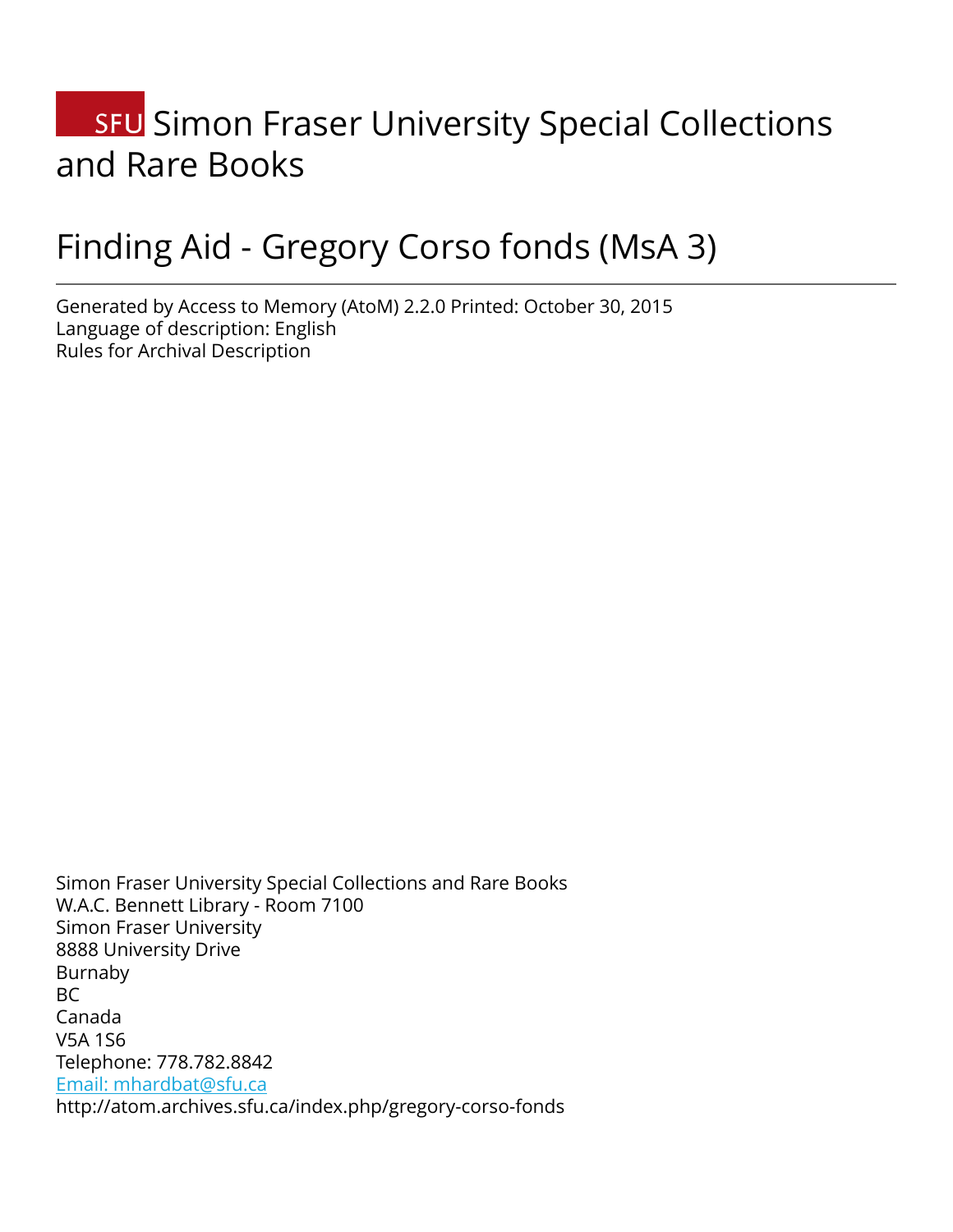# Table of contents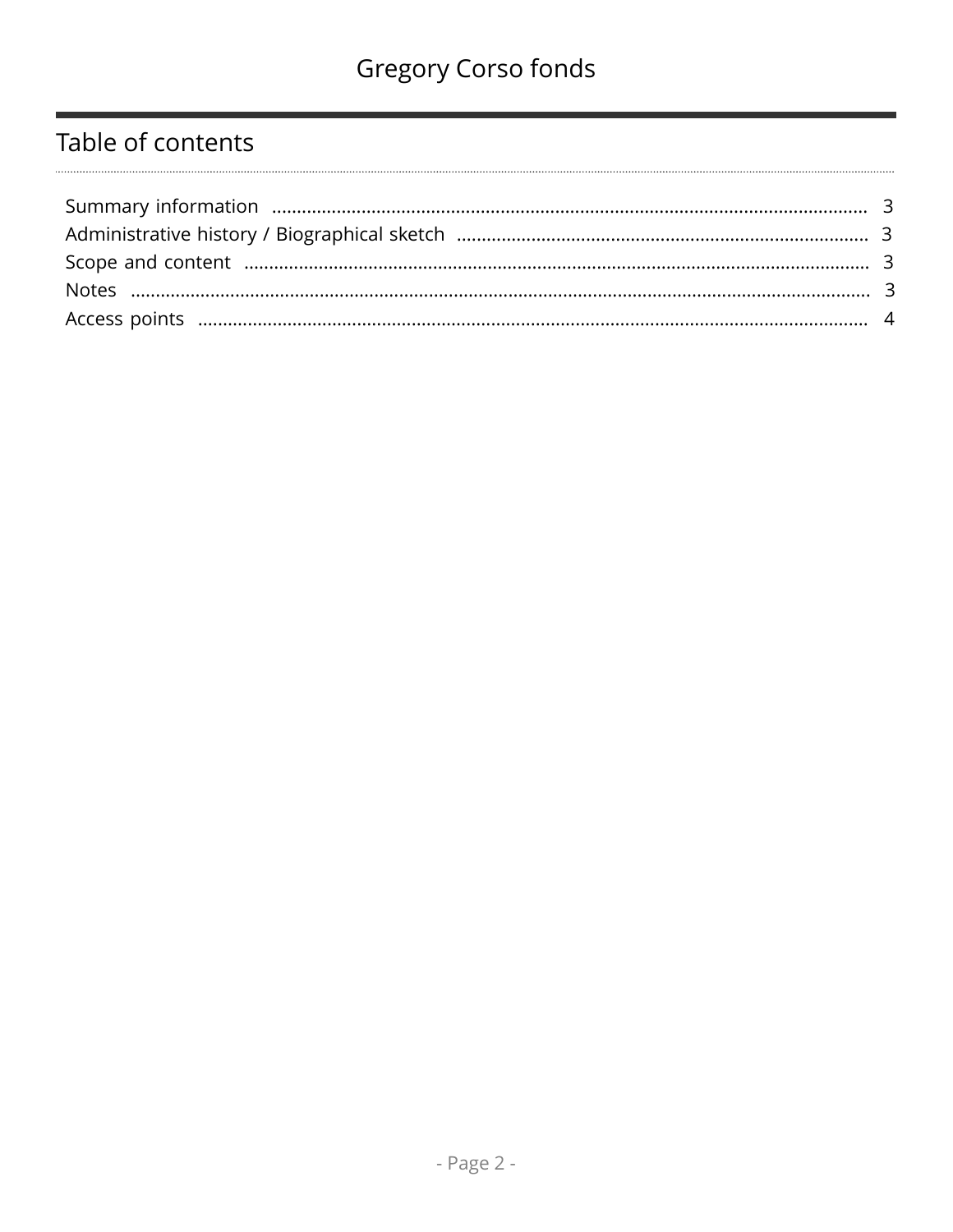### <span id="page-2-0"></span>Summary information

| Repository:                                     | Simon Fraser University Special Collections and Rare Books |
|-------------------------------------------------|------------------------------------------------------------|
| Title:                                          | Gregory Corso fonds                                        |
| ID:                                             | MsA3                                                       |
| Date:                                           | 1964 (date of creation)                                    |
| Physical description:                           | 1 cm of textual records                                    |
| Dates of creation,<br>revision and<br>deletion: |                                                            |

# <span id="page-2-1"></span>Administrative history / Biographical sketch

#### Note

Gregory Corso (March 26, 1930 January 17, 2001) was an American poet, youngest of the inner circle of Beat Generation writers, along with Jack Kerouac, Allen Ginsberg and William Burroughs.

#### <span id="page-2-2"></span>Scope and content

The fonds consists of incoming correspondence, five manuscript poems and other material.

#### <span id="page-2-3"></span>**Notes**

Title notes

Finding aids

Printed inventory available.

#### Other notes

- Publication status: published
- Level of detail: Full
- **Status description: Published**